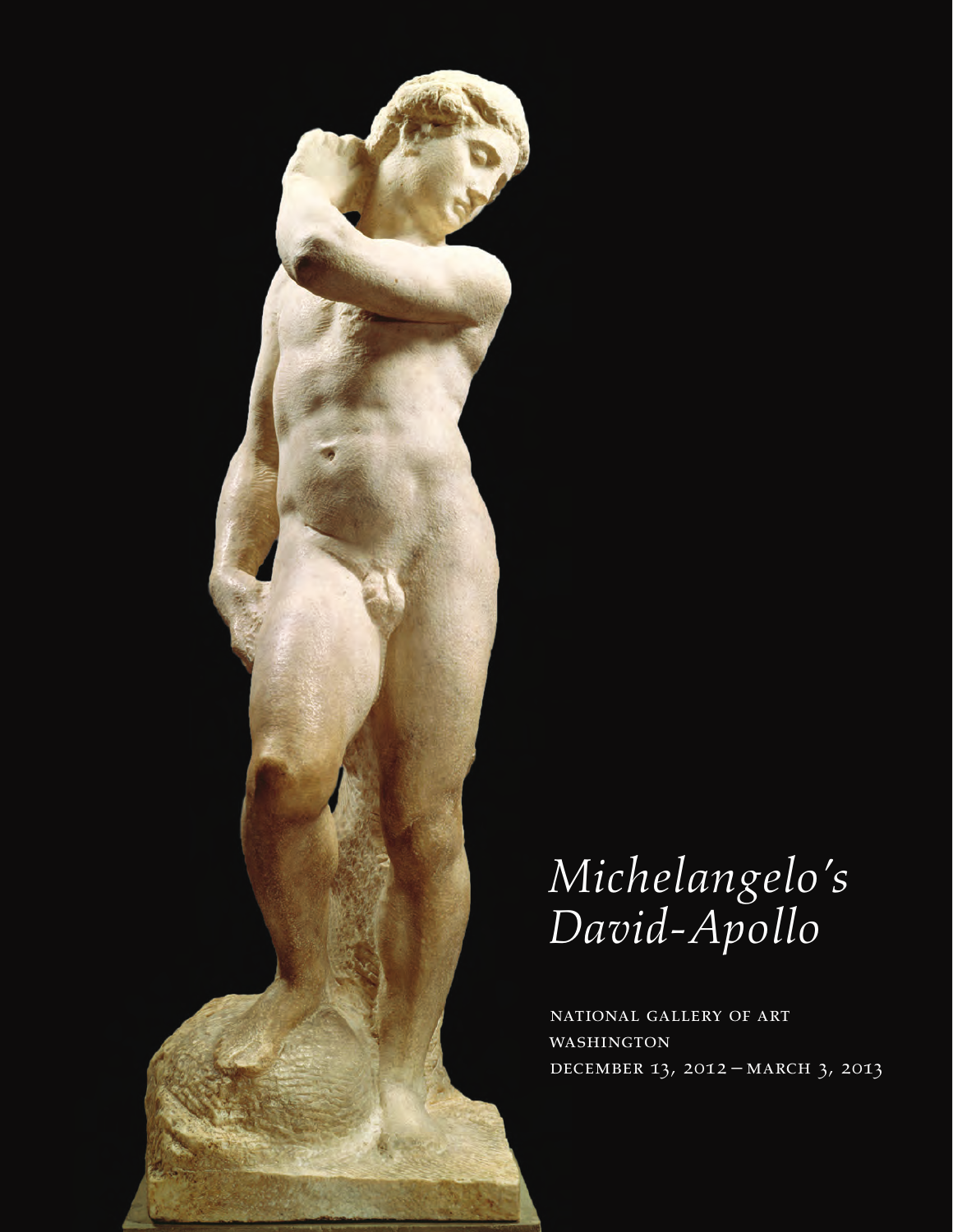

1 Giorgio Vasari, *Michelangelo Buonarroti*, woodcut, from *Le vite de' più eccellenti pittori, scultori e architettori* (Florence, 1568). National Gallery of Art Library, Washington, Gift of E. J. Rousuck

2 Michelangelo, *David*, 1501 – 1504, marble, h. 516 cm (including base). Galleria dell'Accademia, Florence

The loan of Michelangelo's *David-Apollo* (cover) from the Museo Nazionale del Bargello, Florence, to the National Gallery of Art opens the Year of Italian Culture, 2013. This rare marble statue visited the Gallery once before, more than sixty years ago, to reaffirm the friendship and cultural ties that link the peoples of Italy and the United States. Its installation here in 1949 coincided with Harry Truman's inaugural reception.

The ideal of the multitalented Renaissance man came to life in Michelangelo Buonarroti (1475 – 1564), whose achievements in sculpture, painting, architecture, and poetry are legendary  $(FIG. 1)$ . The subject of this statue, like its form, is unresolved. In 1550 Michelangelo's biographer Giorgio Vasari described the figure as "an Apollo who draws an arrow from his quiver," but a 1553 inventory of the collection of Duke Cosimo I de' Medici calls it "an incomplete David by Buonarroti." By then it had entered the Palazzo Vecchio (the seat of government in Florence), joining several earlier sculptures of the biblical giant-killer David, a favorite Florentine symbol of resistance to tyranny. Michelangelo's colossal marble *David*, executed from 1501 to 1504 (fig. 2), stood as a guardian at the entrance, holding



a sling over his shoulder. The National Gallery of Art owns a fifteenth-century marble David, with the head of Goliath at his feet, made for the Martelli family of Florence  $(FIG. 3)$ .

In the *David-Apollo*, the undefined form below the right foot plays a key role in the composition. It raises the foot, so that the knee bends and the hips and shoulders shift into a twisting movement, with the left arm reaching across the chest and the face turning in the opposite direction. This graceful spiraling pose, called *serpentinata* (serpentine), invites viewers to move around the figure and admire it from every angle. Such poses grew increasingly artificial in the work of later sixteenth-century artists who emulated Michelangelo by striving for a figure style that surpassed nature in power or elegance. An example here at the Gallery is the Venus wringing out her wet hair in a fountain ( $FIG. 4$ ). That bronze statue comes from the circle of Giovanni Bologna, the most celebrated sixteenth-century Florentine sculptor after Michelangelo.

Michelangelo carved the *David-Apollo* for Baccio Valori, who was appointed governor of Florence in 1530 after the Medici and their imperial allies had crushed a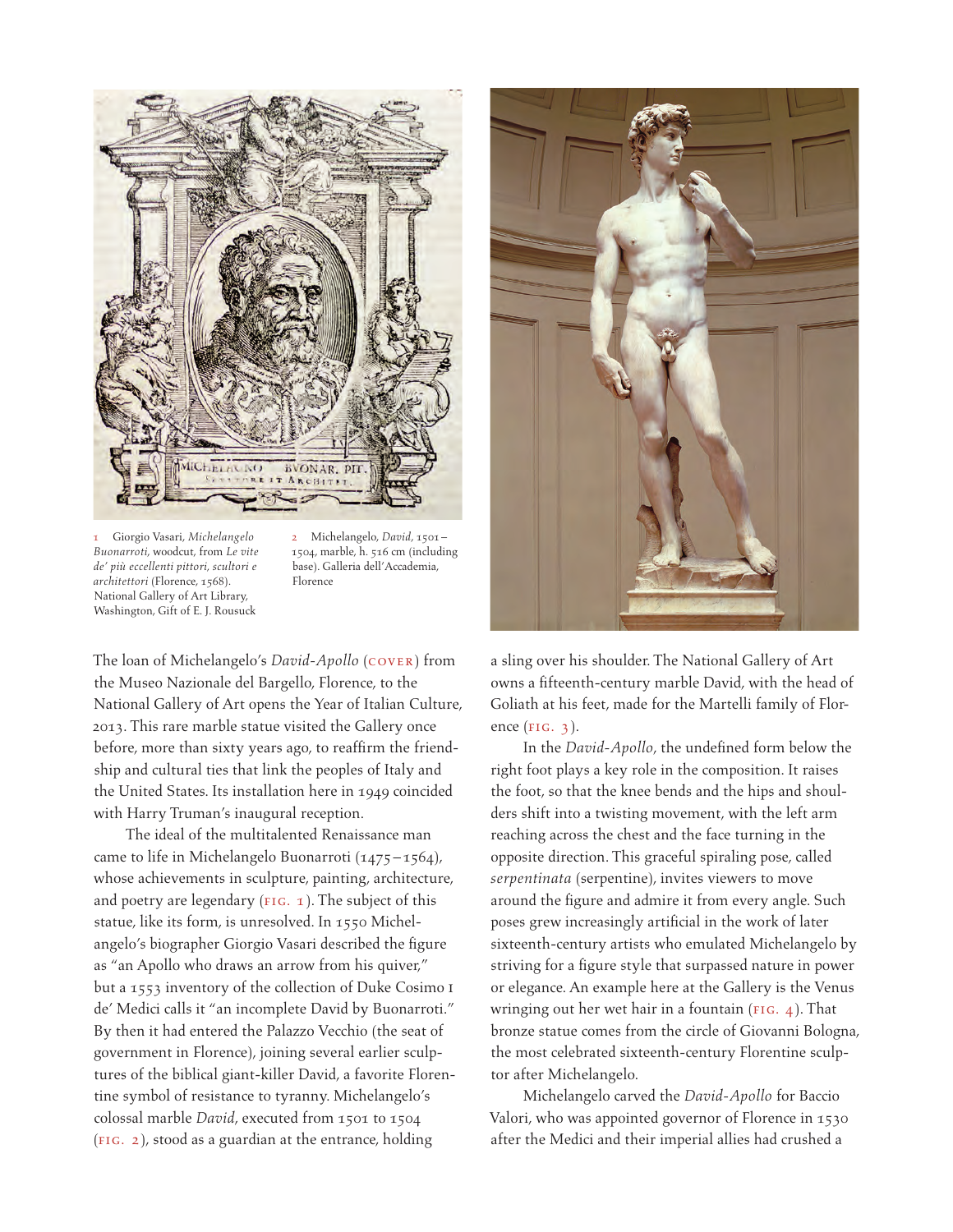resurgence of the republic. Having fought on the republican side, Michelangelo needed to make peace with the Medici and sought to please their henchman through this work. He brought the figure tantalizingly close to completion before leaving Florence, never to return, after the death of Pope Clement VII, his Medici patron and protector, in 1534. Valori, who later joined a failed rebellion against the Medici, was executed in 1537, and Duke Cosimo I de' Medici took possession of the statue.

## The *David-Apollo* and Michelangelo's Unfinished Works

This statue embodies a highly personal aspect of Michelangelo's work—his habit of leaving sculptures incomplete (*non-finito*). The results stimulate the imagination, as figures seem to emerge from the rough marble. The reasons for the practice have been much discussed.



Michelangelo regularly took on more work than he could realistically complete, often carving several figures simultaneously. He apparently enjoyed the look of forms taking shape, born from the stone he loved. But the number of unfinished sculptures also suggests that he sensed a finished work would not live up to his idea, exalted and constantly changing. In one poem he referred to "the hand obedient to the mind" that confronts the near-impossible task of liberating the artist's conception from the stone.

Viewers can trace stages of execution through the marks of different tools: a point chisel to rough out forms, as on the back and tree stump ( $FIG. 5$ ), and claw chisels of various sizes to refine them, up to the comparatively smooth surfaces of the flesh. In less finished works by Michelangelo, such as the captives begun for the tomb of Pope Julius II ( $FIG. 6$ ), the visible process of bringing forth vital forms from inert material has



3 Bernardo or Antonio Rossellino, *The David of the Casa Martelli*, c. 1461/1479, marble, 164.6 × 50.4 × 42.4 cm. National Gallery of Art, Washington, Widener Collection (Gallery G-19)

4 Follower of Giovanni Bologna, *Venus and Cupid*, c. 1575/1580, bronze, h. 124.5 cm. National Gallery of Art, Washington, Gift of John and Henrietta Goelet, in memory of Thomas Goelet, and Patrons' Permanent Fund (Gallery G-10)